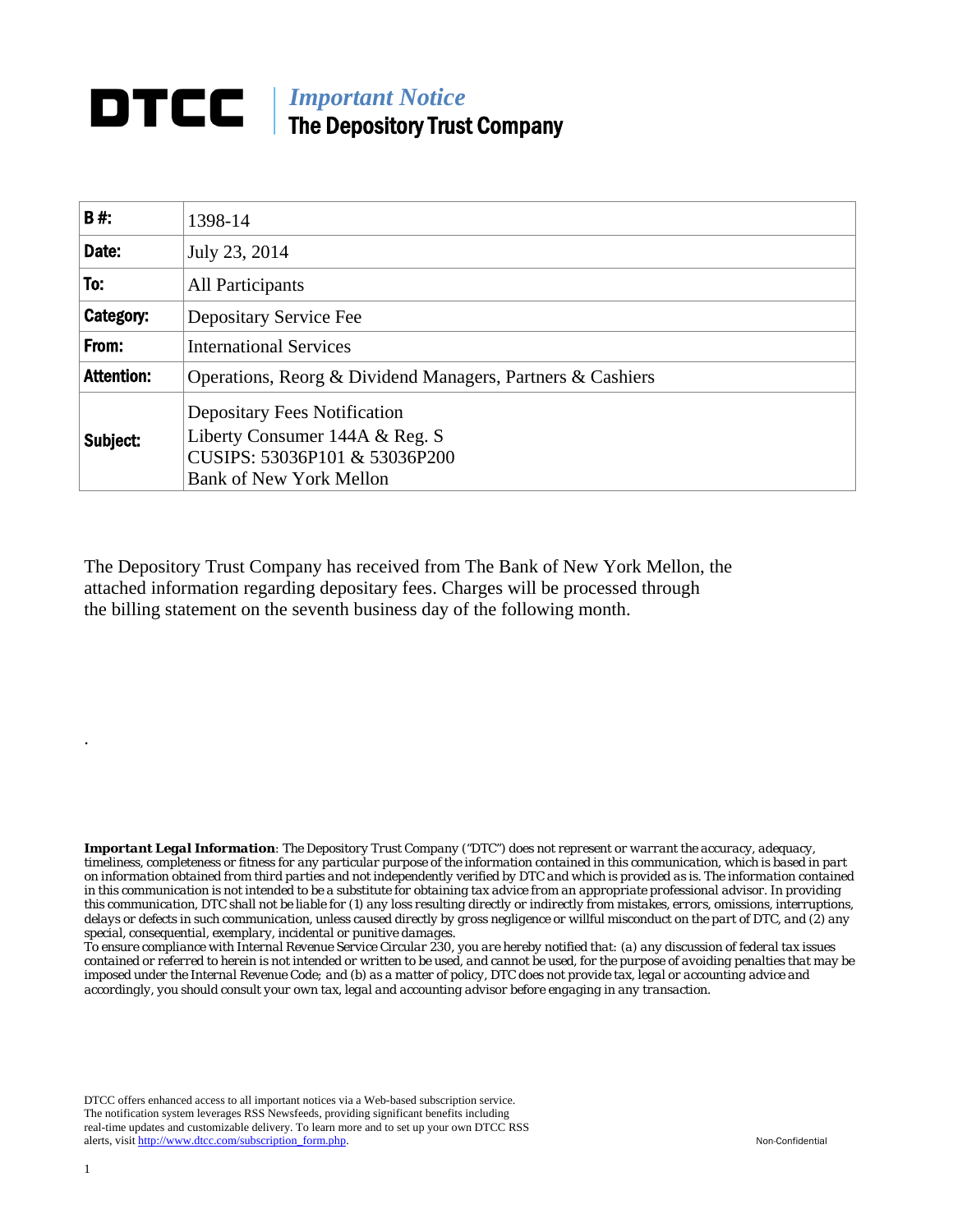

July 22, 2014

 The Bank of New York Mellon(the "Depositary") hereby represents and warrants to DTC, Euroclear, and Clearstream that it may collect and receive, pursuant to the terms and conditions of the Deposit Agreement (the "Agreement"), dated as of Sep 10, 2008 between JSC 'Liberty Consumer' and the Depositary, a service fee per ADR share in accordance with the table below (the "Representation"):

| Depositary:            | <b>BNYM</b>             |
|------------------------|-------------------------|
| DTC#:                  | 2504                    |
| <b>Security Name:</b>  | Liberty Consumer - 144A |
| <b>CUSIP:</b>          | 53036P101               |
| <b>Security Type:</b>  | DR                      |
| Fee:                   | \$0.02                  |
| <b>Record Date:</b>    | Sep 05, 2014            |
| <b>Billing Period:</b> | September               |
|                        |                         |

The Depositary hereby instructs DTC, Euroclear, and Clearstream to collect and pass-through such fees to the Depositary (the "Instruction").

Depositary hereby agrees to indemnify and hold harmless DTC, Euroclear, and Clearstream and their respective officers, directors, employees and agents (the "Indemnitees") from and against any and all Losses  $\frac{1}{1}$  and/or Legal Actions<sup>2</sup> resulting from or arising out the Representation and/or the Instruction, provided, however that such indemnity shall not extend to any Losses or Legal Actions resulting from or arising out of the negligence, willful default or fraud of DTC, Euroclear, and Clearstream (or any of their respective officers, directors, agents or employees).

Thank You,

The Bank of New York Mellon

<sup>1</sup> "Losses" means and includes all losses, liabilities, damages, judgments, payments, costs and expenses (including without limitation any reasonable costs of investigation and reasonable legal fees and expenses incurred).

<sup>2</sup> "Legal Action" means and includes any claim, counterclaim, demand, action, suit, counterclaim, arbitration, inquiry, proceeding or investigation before any federal, state or foreign court or other tribunal, or any investigative or regulatory agency or SRO.

BNY Mellon collects fees from DR holders pursuant to the terms and conditions of the DRs and the deposit agreement under which they are issued. From time to time, BNY Mellon may make payments to the issuer to reimburse and / or share revenue from the fees collected from DR holders, or waive fees and expenses to the issuer for services provided, generally relating to costs and expenses arising out of establishment and maintenance of the DR program. BNY Mellon may also transact with affiliated brokers and dealers.